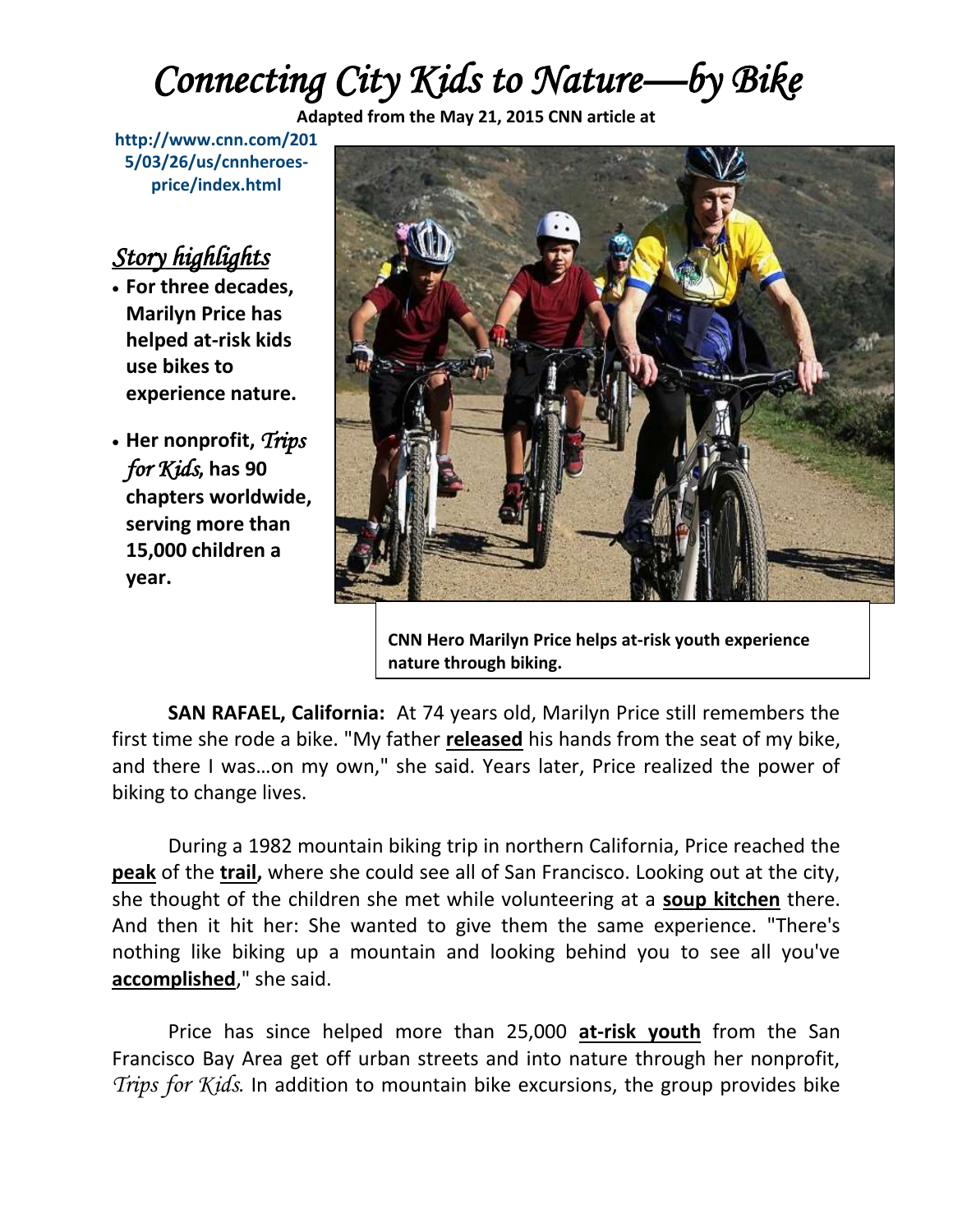mechanic training and the chance for young people to earn credit toward their own bikes. Today, *[Trips for Kids](http://www.tripsforkids.org/)* has expanded to 90 chapters around the world, serving more than 15,000 children each year.

## **CNN's** *Allie Torgan spoke with Price about the impact of her efforts. Below is an edited version of their conversation.*

**CNN:** For many of the young people in your program, this is their first time on a mountain bike. How do they react?

**Marilyn Price:** Many of them have never really left the city. To them, life is automobiles and buildings. Everything is concrete. But you bring them where there are no buildings, no cars, and it's like, "Wow! I didn't know that this exists." I think we're planting a seed that there are alternatives to getting into trouble. They can get on a bike and go to a place that is very much *unlike* where they live, and they can do something positive. It's giving them the notion that there is something else.

**CNN:** And their experience goes beyond bike trips. What else do you offer?

**Price:** Another thing we provide is our Earn-a-Bike program, where kids in the community come after school. They learn bike mechanics, and while they're participating, they are earning credit. They can use this credit to buy bikes or bike parts. They're buying bikes for themselves, for their parents or siblings. I just love the idea of having them work toward a goal. They're learning **hands-on skills** as well as **soft skills,** like being dependable and hardworking**,** that will help them in the future.